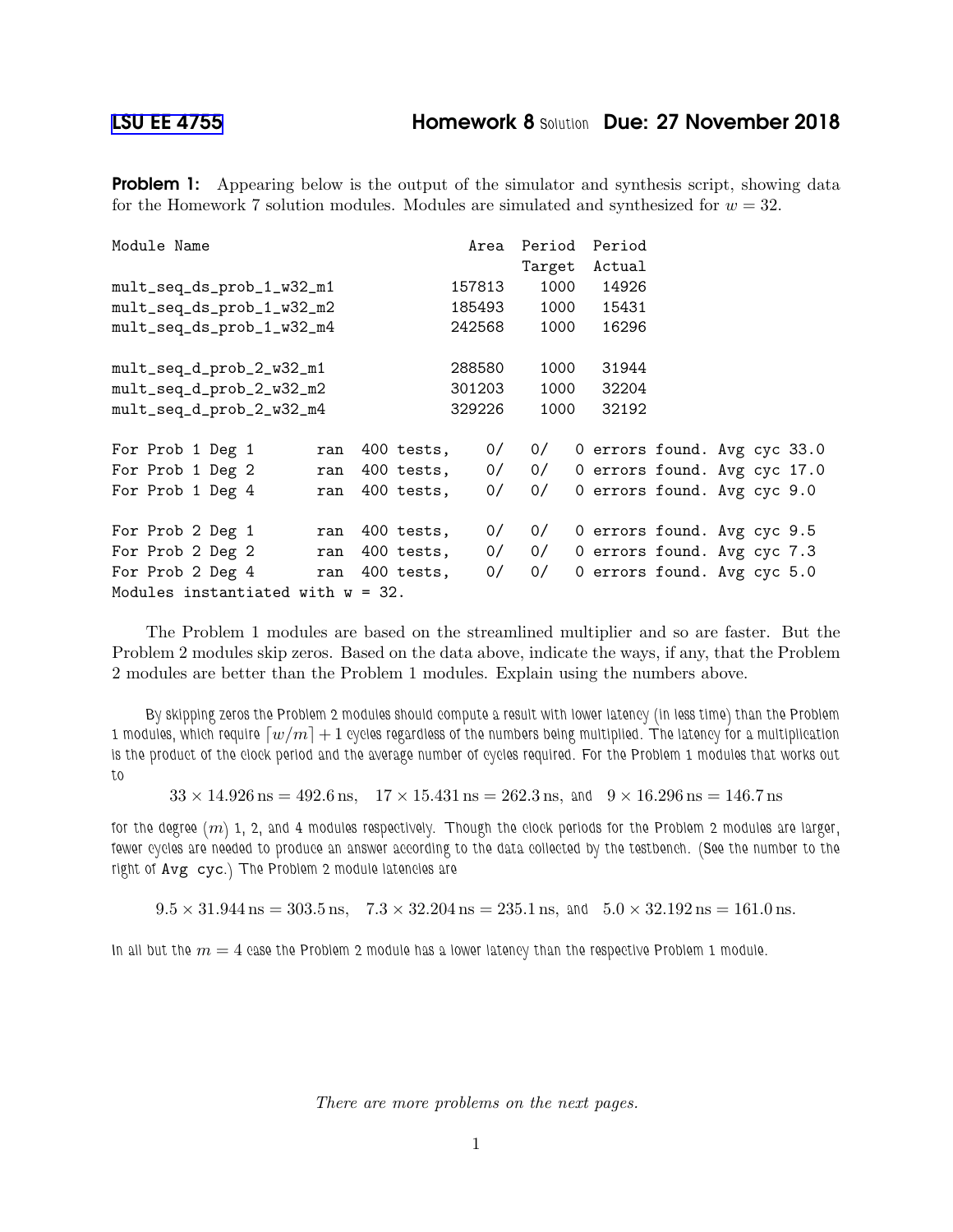**Problem 2:** Appearing below is a solution to Homework 7, Problem 1, the streamlined degree- $m$ multiplier with handshaking. The complete solution is at <https://www.ece.lsu.edu/koppel/v/2018/hw07-sol.v.html>. For this problem assume that  $w$ and m are both powers of 2.

```
module mult_seq_ds_prob_1 #( int w = 16, int m = 2 )
( output logic [2*w-1:0] prod, output logic out_avail,
  input uwire clk, in_valid, input uwire [w-1:0] plier, cand );
localparam int iterations = (w + m - 1) / m;
localparam int iter_lg = $clog2(iterations);
uwire [iterations-1:0] [m-1:0] cand_2d = cand;
bit [iter_lg:0] iter;
logic [2*w-1:0] accum;
always_ff @( posedge clk ) begin
   if ( in_valid ) begin
       \text{accum} = \text{cand};iter = 0;out_avail = 0;
   end else if ( !out_avail && iter == iterations ) begin
       out_avail = 1;
       prod = accum;
   end
   \text{accum} = \{ 0 + \text{plier} * \text{accum}[\text{m-1}:0] + \text{accum}[\text{2*w-1:w}], \text{accum}[\text{w-1:m}] \};
   iter++;
end
```
endmodule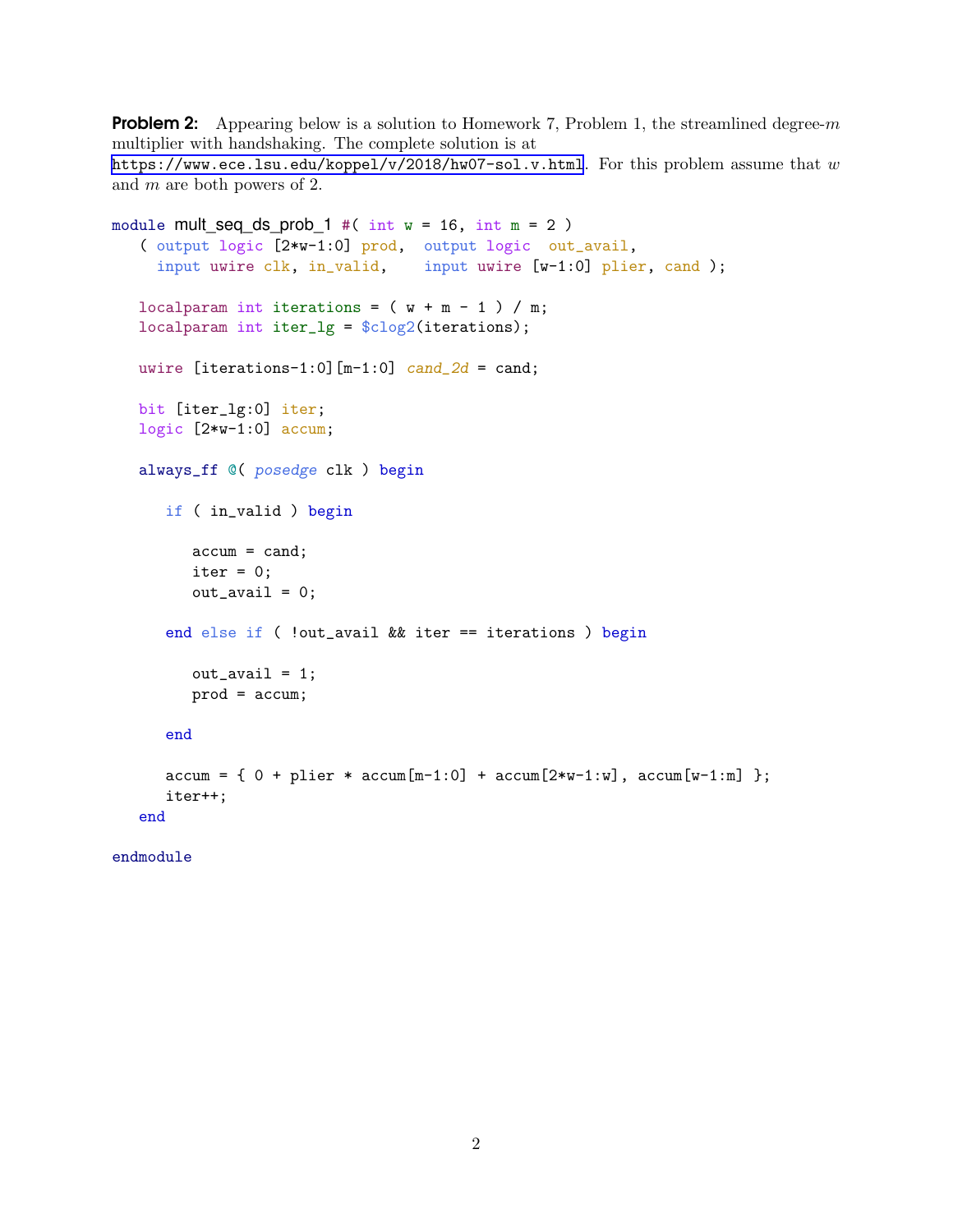(a) Show the hardware that will be inferred for this module. The Inkscape SVG format diagram of the hardware for the streamlined sequential module from the class demo notes can be used as a starting point. It is at <https://www.ece.lsu.edu/koppel/v/2018/ill-mul-seq-str.svg>.



Solution appears above with the critical path shown in red. The hardware is un-optimized. Optimization opportunities include the logic for computing out\_avail.

(b) Compute the cost and delays for this module using the simple model. Show these in terms of  $w$  and  $m$ . Clearly show the critical path on your diagram.

See the solution to Problem 3 for a complete delay and timing analysis. In this (Problem 2) module the cost of the adder is less because it is  $w + m$  bits, rather than  $2w$  bits for the Problem 3 adder. Also, this module does not use a shifter or a mux to extract the multiplicand bits.

There is a problem on the next page.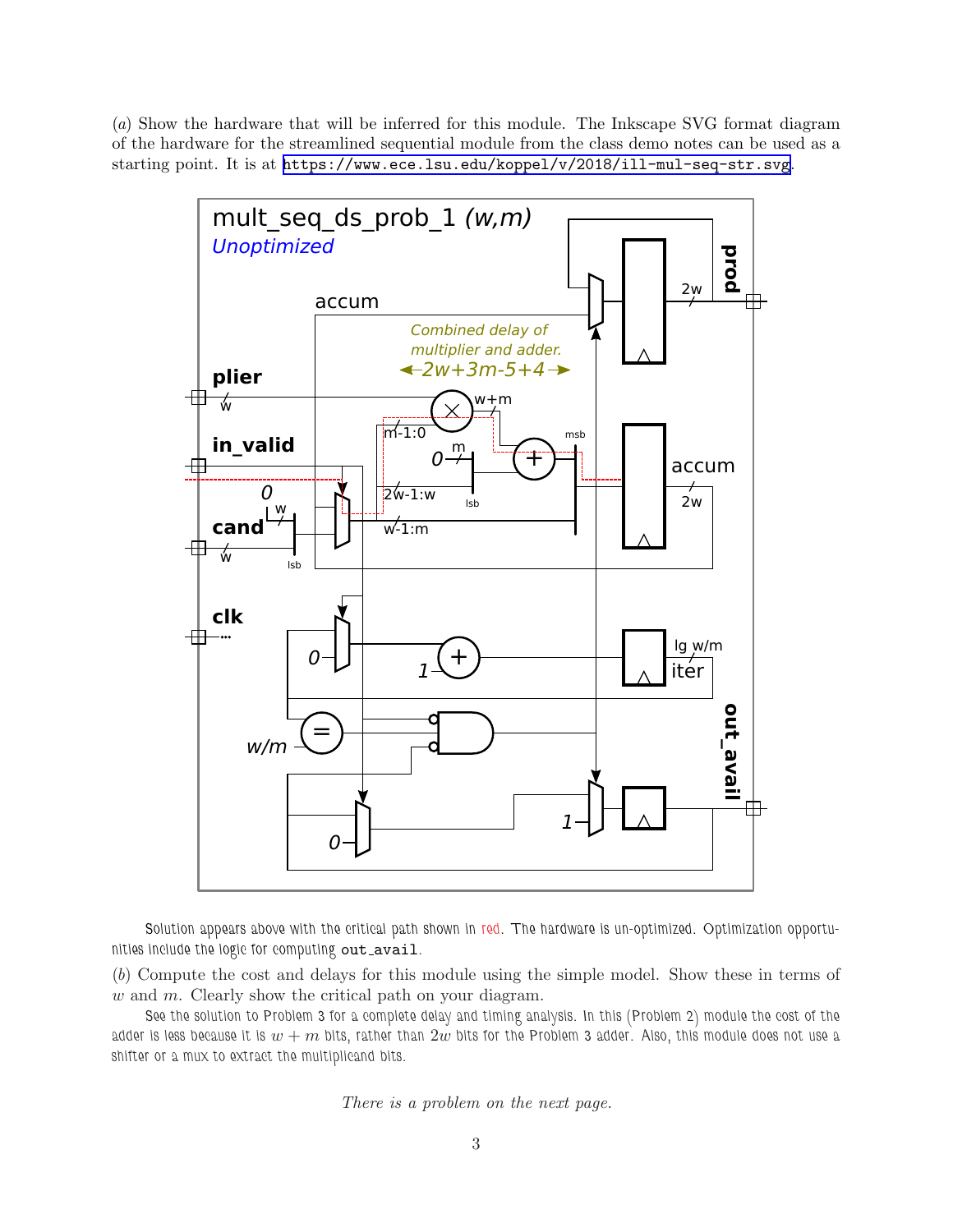**Problem 3:** Appearing below is a solution to Homework 7, Problem 2, the streamlined degree-m multiplier with handshaking. The complete solution is at <https://www.ece.lsu.edu/koppel/v/2018/hw07-sol.v.html>. For this problem assume that  $w$ and m are both powers of 2.

```
module mult_seq_d_prob_2 #( int w = 16, int m = 2)
( output logic [2*w-1:0] prod, output logic out_avail,
  input uwire \text{clk}, \text{ in\_valid}, \text{ input} uwire [w-1:0] plier, cand );
localparam int iterations = (w + m - 1) / m;
localparam int iter_lg = $clog2(iterations);
uwire [iterations-1:0] [m-1:0] cand_2d = cand;
bit [iter_lg-1:0] iter;
logic [2*w-1:0] accum;
always_ff @( posedge clk ) begin
   logic [iter_lg-1:0] next_iter;
   if ( in_valid ) begin
      iter = 0;\text{accum} = 0;out_avail = 0;
   end else if ( !out_avail && iter == 0 ) begin
      prod = accum;
      out_avail = 1;
   end
   accum += plier * cand_2d[iter] << ( iter * m );
   next\_iter = 0;for ( int i=iterations-1; i>0; i-- )
     if ( i>iter && cand_2d[i] ) next_iter = i;
   iter = next_iter;
end
```

```
endmodule
```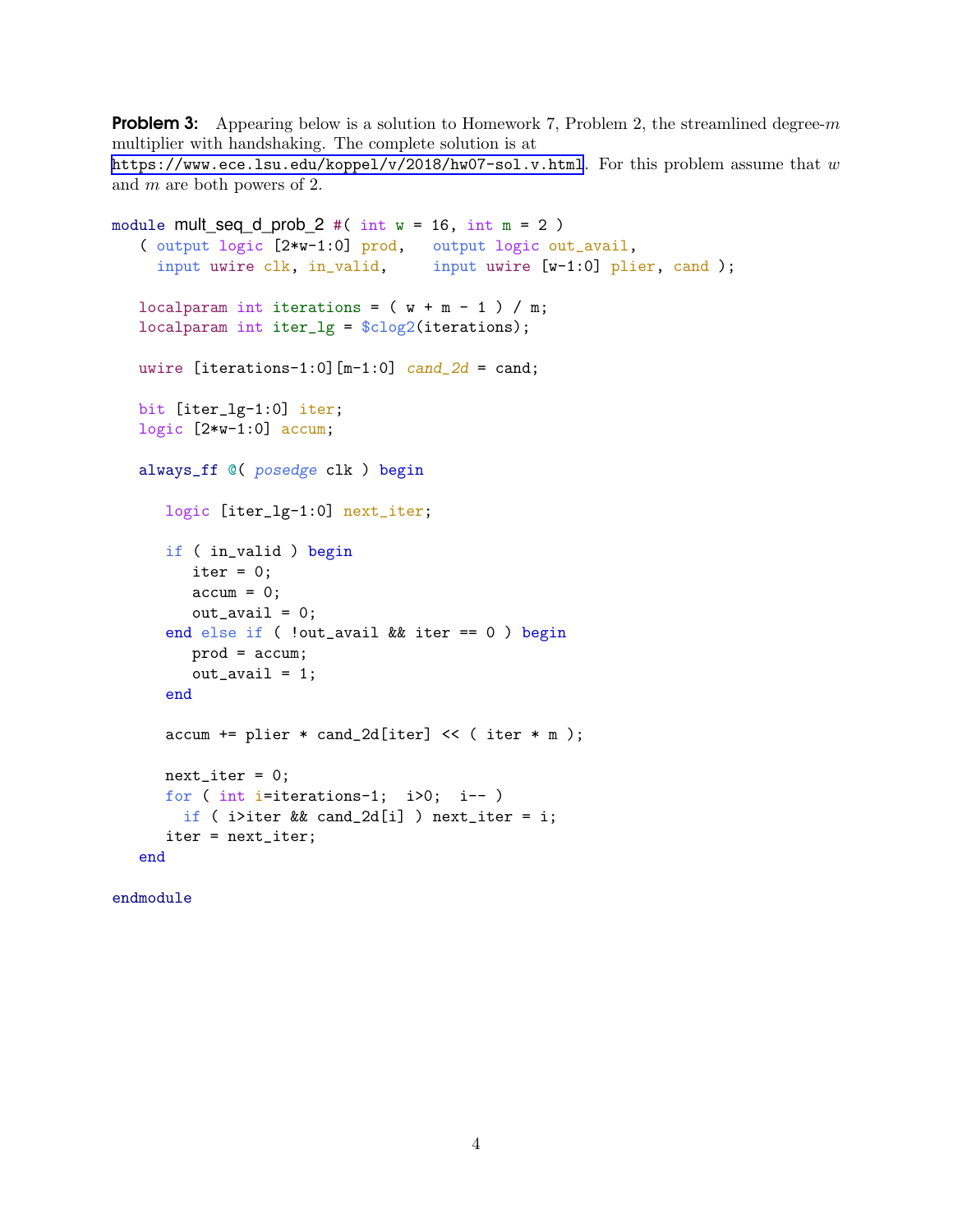(a) Show the hardware that will be inferred for this module.



Hardware shown above with the critical path shown in red.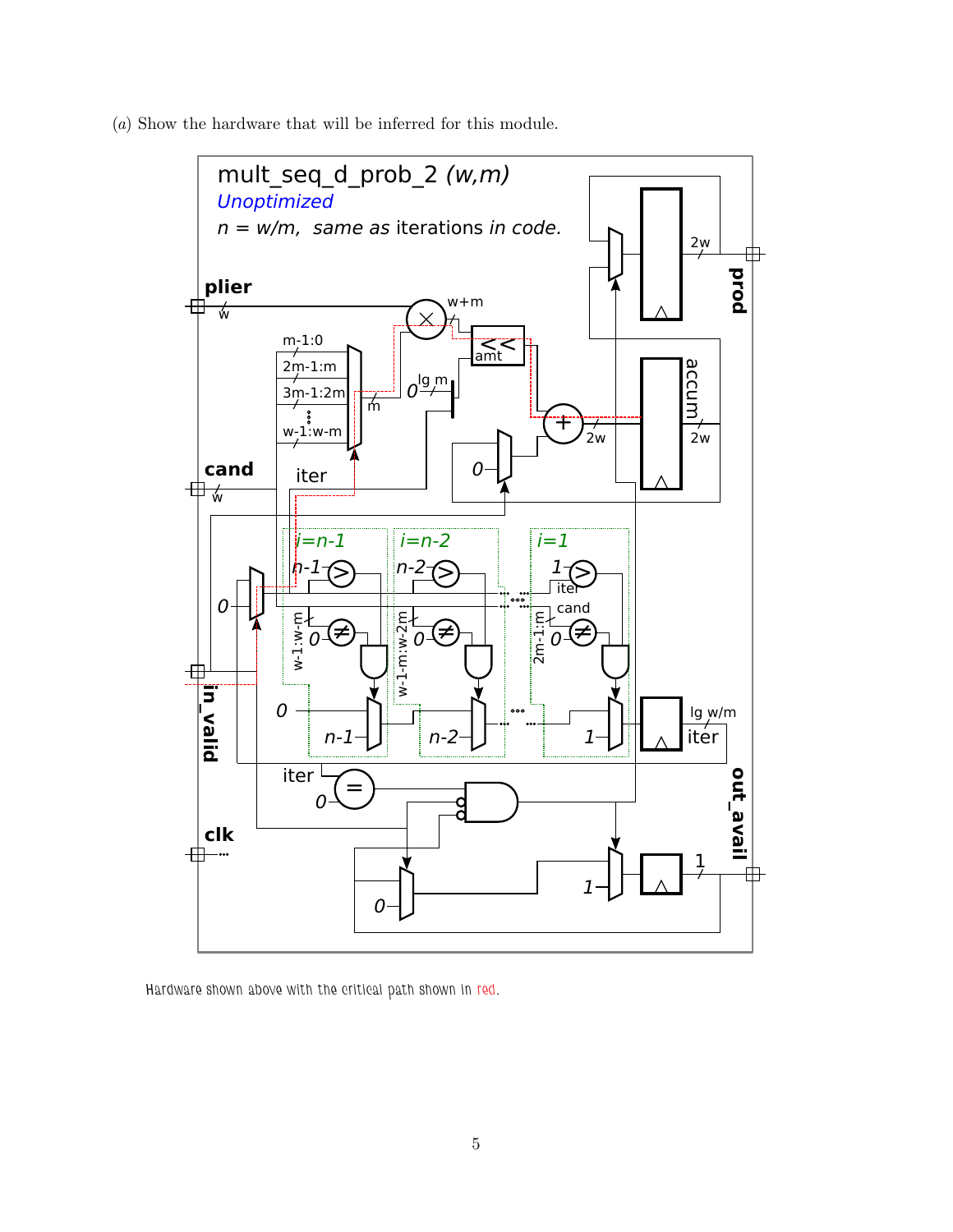(b) Compute the cost and delays for this module using the simple model. Show these in terms of  $w$  and  $m$ . Clearly show the critical path on your diagram.



The costs and delay of each component are shown in the diagram above. The path delay for selected paths is shown in the circled orange numbers . Note that one input to all of the comparison units (for example, the zero in  $\neq 0$ ), is a constant, reducing their costs and delays. Many of the multiplexors also have one constant data input.

The interesting thing to compare is the time needed to compute the updated accum value versus the time needed to find the next non-zero digit. The  $i >$  iter comparison, because  $i$  is a constant, takes time  $\lg w/m$   $\mathrm{u_{t}} = \lg n \, \mathrm{u_{t}}$  and